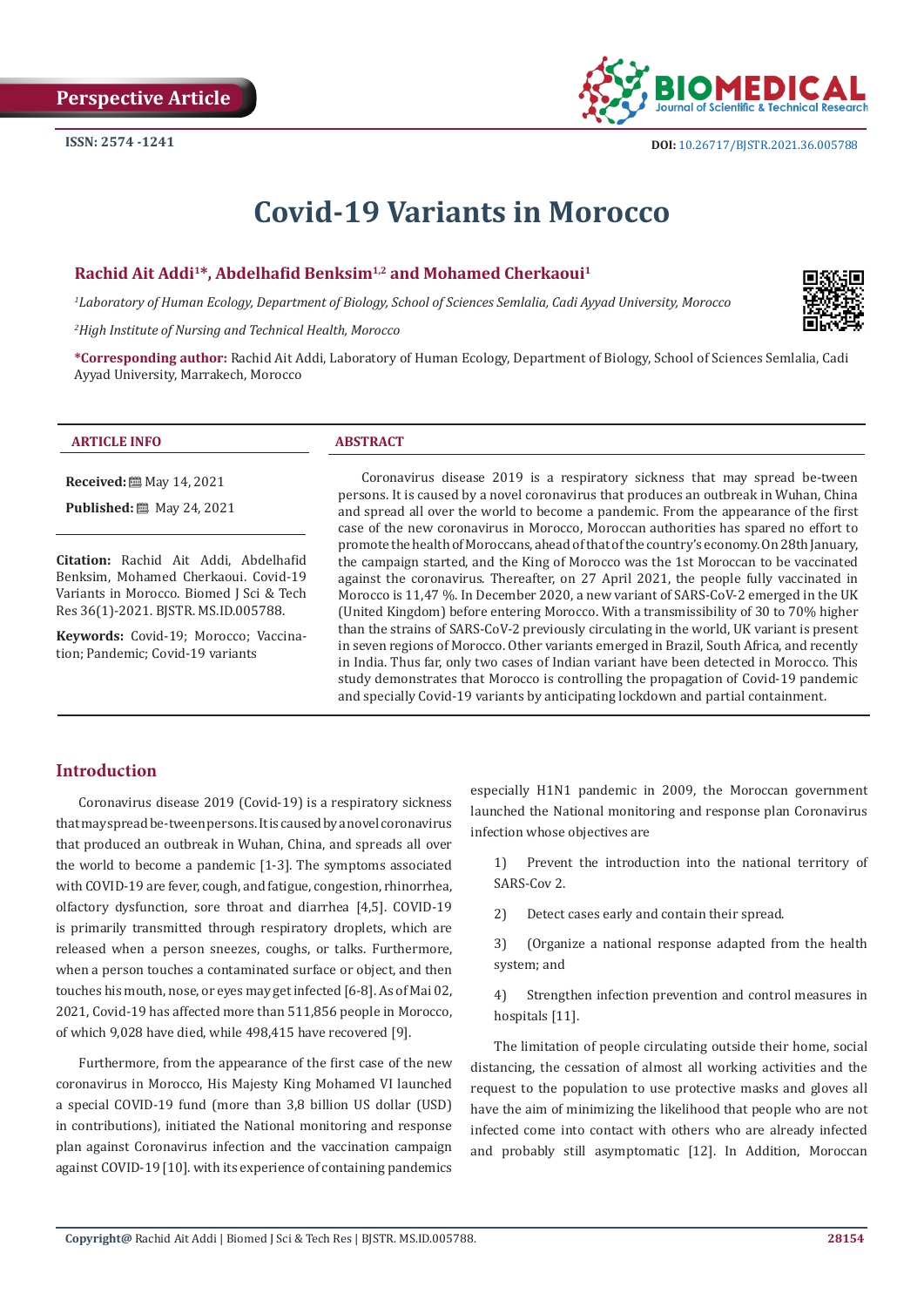government decided to sus-pend travel to the countries most affected by the pandemic, and soon after to close the borders. On 28 January, the campaign started, and the King of Morocco was the 1st Moroccan to be vaccinated against the coronavirus [11]. On 27 April 2021, the people fully vaccinated in Morocco is 11,47 % [13].

In December 2020, a new variant of SARS-CoV-2 emerged in the UK before entering Morocco. Known as lineage 20B / 501Y. V1, VOC 202012/01 or B.1.1.7), this variant, now detected in 130 countries, is starting to spread like wildfire in the kingdom. With a transmissibility of 30 to 70% higher than the strains of SARS-CoV-2 previously circulating in the world, the mutating virus is present in seven regions of Morocco. This is what the SARS-CoV2 (Covid-19) genomic watch device reveals. Indeed, the sequencing of the complete genome allowed the confirmation of the presence of signature mutations of the British variant 89 strains B.1.1 .7 (British variant) have been assigned, and no other variant of concern (VOC) has been confirmed in Morocco" [14-16].

The South African variant emerged around the same time as the English one and has since been detected in at least 20 countries. Genomic data from South Africa suggested that the variant, known as 501Y.V2, quickly displaced other circulating lineages in the country as it appears to have a higher viral load and is therefore more transmissible.4 These variant shares similarities with the English and Brazilian variants in that it contains both the N501Y and E484K spike protein mutations [17].

Another variant, known as P.1 or VOC202101/02 in the UK, was first detected in travel-lers from Brazil who arrived in Japan in January 2021. It involves 17 unique amino acid changes, three deletions, four synonymous mutations, and one 4nt insertion. It has several mutations that are known to be biologically important, including E484K and N501Y.The N501Y mutation, which is also a feature of the English variant, has been linked to increased infectivity and virulence in mouse models. Meanwhile, the E484K mutation is thought to be associated with escape from the neutralizing antibodies produced by the body against SARS-CoV-2. This mutation is pre-sent in the South African variant as well has not yet been detected in Morocco, and travel bans have been put in place to try to prevent it reaching the country [17]. The mutations found in the Indian variant are identified as E484Q and E484K.They are known in other mutations as well they are not entirely new. They have been detected in the South African variant, B.1.353, and in the Brazilian variant. In some cases, the Indian mutations were detected in the British variant, B.1.1.7. There are other mutations, such as one called L452R, which is detected in a Californian variant of the virus, B.1.429. The same was found in a variant in Germany.

In the Indian state of Maharashtra, over 60% of all coronavirus infections have been linked to the new B.1.617 variant, based on the infections that have been sequenced for their origin [18,19]. The new variant, which has a so-called double mutation, is thought to be fueling India's deadlier new wave of cases that has made it the world's second worst-hit country, surpassing Brazil again, and has already begun to overwhelm its hospitals and crematoriums. India has reported more than 14.5 million Covid cases so far and more than 175,600 fatalities [20]. In fact, India is experiencing an unprecedented rise in the number of coronavirus infections. This Asian country has recorded more than 300,000 cases per day since April 22, which has resulted in saturation of the country's health system and a serious shortage of hospital beds, oxygen and drugs [21].

Morocco announced on Monday the detection of two confirmed cases of the Indian strain of the coronavirus in Casablanca (the country's largest city). These are the first two cases of the Indian variant detected in this Arab country [21]. Moroccan health authorities first spoke with the two people who were positive for the Indian variant in order to identify possible contact cases. The aim was to list all the people who had been in contact with the two cases over a period ranging from 2 days before the onset of the first symptoms until the 14<sup>th</sup> day of the disease. All the people identified through this process were contacted by the authorities to inform them, then to set up the planned monitoring system, which will extend until the end of the second week after having been in contact with the contaminated case.

Actually, Morocco had put in place an anticipatory strategy to manage the Indian variant crisis. Since April 24,2021, and while no case had yet been detected in the kingdom, all flights from or to India have been suspended to prevent this new variant, deemed to be more contagious, from spreading. in Morocco. To our knowledge, our study in COVID-19 variant is the first one in Morocco and Africa. It demonstrates that Morocco is controlling the propagation of Covid-19 pandemic and specially Covid-19 variants by anticipating lockdown and partial containment.

## **Author Contributions**

Conceptualization, R.A.; methodology, R.A.; validation, R.A.,formal analysis, R.A.; investigation, R.A.; writing, R.A; original draft preparation, R.A.; writing-review and editing, R.A.; visualization, R.A, A.B.; supervision, M.C.; All authors have read and agreed to the published version of the manuscript.

# **Funding**

This research received no external funding.

## **Acknowledgments**

We would like to express our gratitude to His Majesty King Mohammed VI for all his leading initiatives in COVID-19 management and putting all the necessary means to fight the pandemic. We also thank the health workers for their hard work against the pandemic, all the peer reviewers and editors for their opinions and suggestions. Finally, authors declare no funding support.